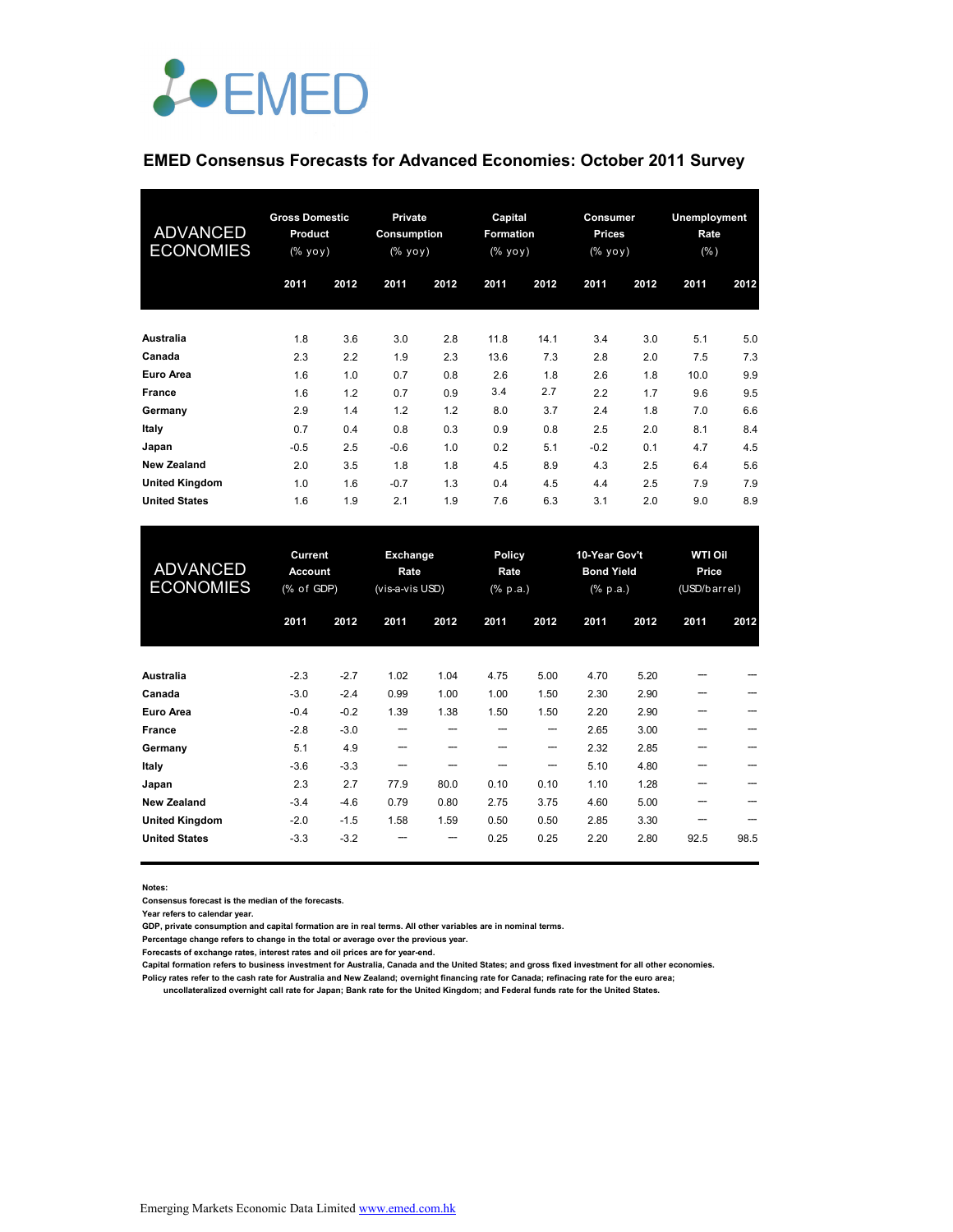

### **EMED Consensus Forecasts for Emerging Asia: October 2011 Survey**

| <b>EMERGING</b><br><b>ASIA</b> | <b>Gross Domestic</b><br>Product<br>$(%$ (% yoy) |      | Private<br>Consumption<br>(% |      | Fixed<br>Investment<br>(% yoy) |      | Consumer<br><b>Prices</b><br>$(%$ yoy) |      | Unemployment<br>Rate<br>(%) |      |
|--------------------------------|--------------------------------------------------|------|------------------------------|------|--------------------------------|------|----------------------------------------|------|-----------------------------|------|
|                                | 2011                                             | 2012 | 2011                         | 2012 | 2011                           | 2012 | 2011                                   | 2012 | 2011                        | 2012 |
| China                          | 9.2                                              | 8.5  | 9.4                          | 9.0  | 10.8                           | 10.5 | 5.4                                    | 4.0  | 4.1                         | 4.1  |
| <b>Hong Kong</b>               | 5.3                                              | 4.5  | 6.8                          | 4.4  | 5.3                            | 6.5  | 5.2                                    | 3.9  | 3.4                         | 3.5  |
| India                          | 7.7                                              | 7.8  | 7.0                          | 7.5  | 7.3                            | 9.9  | 8.4                                    | 6.7  | ---                         | ---  |
| Indonesia                      | 6.4                                              | 6.1  | 4.8                          | 5.1  | 9.0                            | 9.5  | 5.6                                    | 5.3  | 6.9                         | 6.8  |
| Malaysia                       | 4.7                                              | 5.0  | 6.2                          | 5.9  | 6.1                            | 6.8  | 3.2                                    | 2.7  | 3.2                         | 3.2  |
| <b>Philippines</b>             | 4.5                                              | 5.0  | 4.9                          | 4.6  | 5.3                            | 5.5  | 4.5                                    | 4.2  | 7.3                         | 7.1  |
| Singapore                      | 5.1                                              | 4.6  | 5.8                          | 4.5  | 3.9                            | 5.2  | 4.8                                    | 2.9  | 2.2                         | 2.0  |
| South Korea                    | 4.0                                              | 4.0  | 2.8                          | 3.1  | $-0.4$                         | 4.2  | 4.4                                    | 3.3  | 3.4                         | 3.3  |
| Taiwan                         | 4.8                                              | 4.2  | 3.4                          | 2.9  | 3.0                            | 3.5  | 1.6                                    | 1.7  | 4.3                         | 4.1  |
| <b>Thailand</b>                | 3.8                                              | 4.5  | 3.5                          | 4.0  | 5.9                            | 5.8  | 3.9                                    | 3.4  | 0.9                         | 1.0  |

| <b>EMERGING</b><br><b>ASIA</b> | <b>Money</b><br><b>Supply M2</b><br>$(%$ (% yoy) |      | <b>Merchandise</b><br><b>Exports</b><br>(% yoy) |      | <b>Merchandise</b><br>Imports<br>(% |      | Current<br><b>Account</b><br>(% of GDP) |        | Exchange<br>Rate<br>(vis-a-vis USD) |      |
|--------------------------------|--------------------------------------------------|------|-------------------------------------------------|------|-------------------------------------|------|-----------------------------------------|--------|-------------------------------------|------|
|                                | 2011                                             | 2012 | 2011                                            | 2012 | 2011                                | 2012 | 2011                                    | 2012   | 2011                                | 2012 |
| China                          | 16.0                                             | 15.0 | 18.4                                            | 12.2 | 21.1                                | 14.5 | 4.2                                     | 3.5    | 6.30                                | 6.05 |
| <b>Hong Kong</b>               | 11.0                                             | 10.0 | 9.8                                             | 8.2  | 10.2                                | 9.3  | 6.4                                     | 7.0    | 7.80                                | 7.80 |
| India                          | 17.3                                             | 17.0 | 22.1                                            | 15.0 | 15.4                                | 14.7 | $-2.8$                                  | $-2.6$ | 45.8                                | 44.5 |
| Indonesia                      | 16.0                                             | 15.5 | 13.0                                            | 9.5  | 15.8                                | 13.1 | 0.7                                     | 0.4    | 8700                                | 8500 |
| Malaysia                       | 10.9                                             | 9.8  | 8.0                                             | 8.5  | 9.1                                 | 8.5  | 11.3                                    | 10.7   | 3.03                                | 2.91 |
| <b>Philippines</b>             | 11.6                                             | 11.7 | 5.4                                             | 6.6  | 7.6                                 | 5.3  | 3.6                                     | 3.5    | 42.8                                | 41.3 |
| Singapore                      | 11.1                                             | 9.0  | 10.8                                            | 9.0  | 9.0                                 | 10.0 | 19.3                                    | 18.5   | 1.25                                | 1.22 |
| South Korea                    | 7.3                                              | 9.2  | 9.8                                             | 8.5  | 12.3                                | 9.5  | 1.9                                     | 1.6    | 1090                                | 1020 |
| Taiwan                         | 6.3                                              | 6.1  | 8.3                                             | 7.3  | 8.7                                 | 8.9  | 8.1                                     | 7.3    | 29.3                                | 28.5 |
| Thailand                       | 12.0                                             | 10.0 | 18.3                                            | 10.1 | 23.0                                | 12.0 | 3.9                                     | 3.7    | 30.4                                | 29.5 |

**Notes:** 

**Consensus forecast is the median of the forecasts.**

**Year refers to calendar year except for India for which fiscal year (April to March) is used. GDP, private consumption and fixed investment are in real terms. All other variables are in nominal terms.**

**Percentage change refers to change in the total or average over the previous year, except for money supply growth which is** 

 **based on year-end figures. Forecasts of exchange rates and interest rates are for year-end.**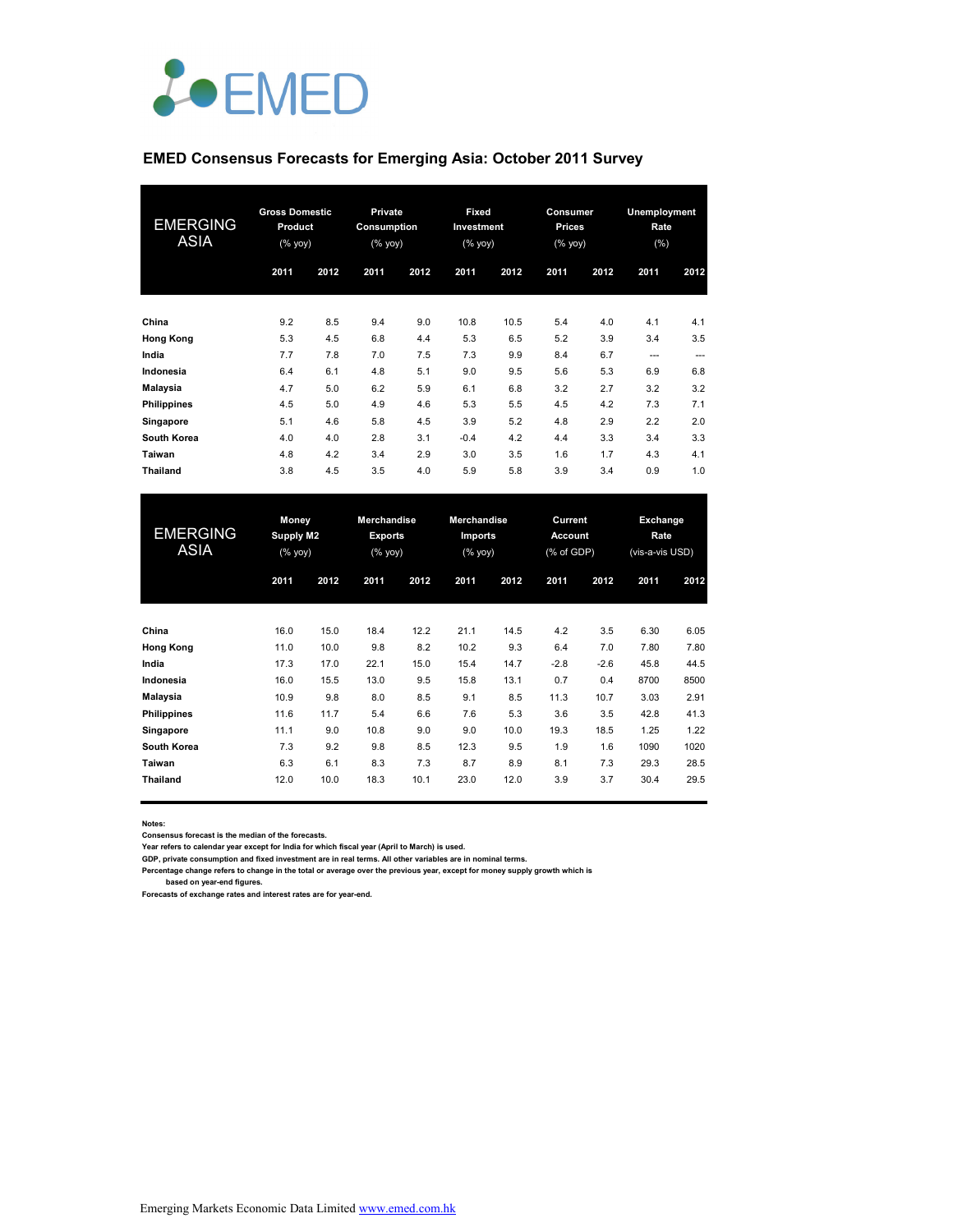

# **EMED Consensus Forecasts for the United States: October 2011 Survey**

| <b>UNITED STATES</b>                                  | <b>Gross Domestic</b><br><b>Product</b><br>(% yoy) |            | Consumer<br><b>Prices</b><br>(% yoy) |            | UNITED STATES                       | <b>Gross Domestic</b><br>Product<br>(% yoy) |            | Consumer<br><b>Prices</b><br>(% yoy) |            |
|-------------------------------------------------------|----------------------------------------------------|------------|--------------------------------------|------------|-------------------------------------|---------------------------------------------|------------|--------------------------------------|------------|
|                                                       | 2011                                               | 2012       | 2011                                 | 2012       |                                     | 2011                                        | 2012       | 2011                                 | 2012       |
|                                                       |                                                    |            |                                      |            |                                     |                                             |            |                                      |            |
| <b>ABN Amro</b>                                       | 1.6                                                | 2.5        | 3.2                                  | 2.2        | KCIC                                | 2.1                                         | 2.4        | 2.7                                  | 1.9        |
| <b>AIB Global Treasury</b>                            | 1.6                                                | 1.8        | 3.0                                  | 2.2        | <b>Kiel Economics</b>               | 1.6                                         | 1.7        | 3.2                                  | 2.6        |
| <b>Allianz</b>                                        | 1.6                                                | 1.8        | 3.2                                  | 2.0        | <b>Mesirow Financial</b>            | 1.7                                         | 2.0        | 3.2                                  | 1.8        |
| <b>ANZ</b>                                            | 1.8                                                | 2.7        | 3.0                                  | 1.7        | <b>MF Global FXA Securities</b>     | 1.7                                         | 2.6        | 3.1                                  | 2.1        |
| <b>Bank Julius Baer</b>                               | 1.5                                                | 1.5        | 3.1                                  | 2.1        | <b>Mizuho Securities</b>            | 1.6                                         | 1.4        | 2.4                                  | 1.8        |
| <b>Bank of Ireland</b>                                | 1.6                                                | 2.2        | 3.0                                  | 2.1        | <b>Moody's Analytics</b>            | 1.8                                         | 2.6        | 3.0                                  | 1.8        |
| <b>Barclays Capital</b>                               | 1.7                                                | 2.4        | 3.2                                  | 2.6        | Morgan Keegan                       | 1.7                                         | 2.6        | 3.3                                  | 2.1        |
| <b>BayernLB</b>                                       | 1.5                                                | 1.8        | 3.1                                  | 2.0        | <b>Mortgage Bankers Association</b> | 1.3                                         | 1.7        | 3.5                                  | 1.7        |
| <b>BBVA</b>                                           | 1.6                                                | 2.3        | 2.9                                  | 2.2        | <b>NAR</b>                          | 1.6                                         | 2.3        | 3.4                                  | 3.6        |
| <b>BHF Bank</b>                                       | 1.6                                                | 1.6        | 3.2                                  | 2.0        | <b>National Bank of Canada</b>      | 1.6                                         | 2.2        | 3.0                                  | 1.4        |
| <b>BMO Capital Markets</b>                            | 1.6                                                | 1.9        | 3.2                                  | 2.6        | <b>Natixis</b>                      | 1.6                                         | 1.7        | 3.2                                  | 2.2        |
| <b>BNP Paribas</b>                                    | 1.3                                                | 0.9        | 3.1                                  | 2.0        | <b>NLI Research Institute</b>       | 1.6                                         | 1.9        | 3.0                                  | 1.8        |
| <b>BWC Capital Markets</b>                            | 1.2                                                | 1.8        | 3.0                                  | 2.4        | Nordea<br><b>Northern Trust</b>     | 1.3                                         | 1.6        | 3.0                                  | 2.0        |
| <b>Capital Economics</b><br><b>CIBC World Markets</b> | 1.7<br>1.6                                         | 1.5<br>1.9 | 3.0<br>3.3                           | 1.5<br>2.5 | <b>PNC</b>                          | 1.7<br>1.7                                  | 2.1<br>2.5 | 3.1<br>3.0                           | 2.0<br>2.1 |
| Coe-Rexecode                                          | 1.5                                                | 1.9        | 2.9                                  | 1.7        | Prometeia                           | 1.5                                         | 1.5        | 3.2                                  | 1.6        |
| <b>Comerica Bank</b>                                  | 1.7                                                | 2.3        | 3.2                                  | 2.6        | <b>Raymond James</b>                | 1.6                                         | 1.9        | 3.5                                  | 2.0        |
| Commerzbank                                           | 1.7                                                | 2.3        | 3.2                                  | 1.7        | Royal Bank of Canada                | 1.7                                         | 2.5        | 3.0                                  | 1.9        |
| <b>Credit Agricole</b>                                | 1.6                                                | 1.8        | 3.1                                  | 1.9        | Royal Bank of Scotland              | 1.7                                         | 2.0        | 3.2                                  | 2.6        |
| <b>Credit Suisse</b>                                  | 1.8                                                | 2.1        | 3.2                                  | 1.8        | <b>RWI</b>                          | 1.5                                         | 2.0        | 1.8                                  | 2.1        |
| <b>Daewoo Securities</b>                              | 1.5                                                | 1.7        | 3.0                                  | 2.1        | <b>Schroders</b>                    | 1.8                                         | 2.4        | 2.6                                  | 1.5        |
| Daiwa Institute of Research                           | 1.6                                                | 2.2        | 3.1                                  | 2.3        | <b>Scotia Capital</b>               | 1.7                                         | 1.5        | 2.8                                  | 1.9        |
| <b>Danske Bank</b>                                    | 1.6                                                | 2.5        | 2.3                                  | 1.7        | <b>Standard &amp; Poor's</b>        | 1.6                                         | 1.9        | 3.2                                  | 1.7        |
| <b>DBS Bank</b>                                       | 1.6                                                | 2.5        | 3.1                                  | 2.4        | <b>Standard Chartered</b>           | 1.6                                         | 2.0        | 1.6                                  | 1.9        |
| Deka Bank                                             | 1.5                                                | 1.9        | 3.2                                  | 2.0        | <b>TD Economics</b>                 | 1.6                                         | 1.7        | 3.1                                  | 2.1        |
| Desjardins                                            | 1.5                                                | 1.5        | 3.1                                  | 1.8        | <b>UBS</b>                          | 1.6                                         | 2.2        | 2.9                                  | 1.8        |
| <b>DIW</b>                                            | 1.5                                                | 1.5        | 3.0                                  | 2.6        | <b>UniCredit Group</b>              | 1.5                                         | 1.5        | 3.1                                  | 2.0        |
| <b>DnB NOR</b>                                        | 1.6                                                | 1.8        | 3.0                                  | 1.7        | <b>Wells Fargo</b>                  | 1.6                                         | 1.5        | 3.2                                  | 2.2        |
| <b>DZ Bank</b>                                        | 1.5                                                | 1.7        | 3.0                                  | 2.1        | WestLB                              | 1.5                                         | 1.5        | 3.2                                  | 2.0        |
| <b>Erste Group Bank AG</b>                            | 1.6                                                | 2.0        | 3.0                                  | 2.0        | <b>WGZ Bank</b>                     | 1.5                                         | 1.9        | 2.9                                  | 1.8        |
| <b>Experian Business Strategies</b>                   | 1.5                                                | 2.0        | 3.2                                  | 2.0        |                                     |                                             |            |                                      |            |
| <b>Fannie Mae</b>                                     | 1.6                                                | 1.3        | 3.2                                  | 1.9        |                                     |                                             |            |                                      |            |
| <b>First Trust Advisors</b>                           | 1.9                                                | 3.1        | 3.2                                  | 3.3        | <b>CONSENSUS</b>                    |                                             |            |                                      |            |
| <b>Fitch Ratings</b>                                  | 1.5                                                | 1.8        | 3.2                                  | 3.0        | Median                              | 1.6                                         | 1.9        | 3.1                                  | 2.0        |
| <b>Freddie Mac</b>                                    | 1.2                                                | 3.0        | 3.2                                  | 2.0        | Mean                                | 1.6                                         | 2.0        | 3.0                                  | 2.1        |
| Handelsbanken                                         | 1.6                                                | 2.2        | 1.4                                  | 1.7        | High                                | 2.1                                         | 3.1        | 3.5                                  | 3.6        |
| Intesa Sanpaolo                                       | 1.8                                                | 2.3        | 3.2                                  | 2.2        | Low                                 | 1.2                                         | 0.9        | 1.4                                  | 1.4        |
| <b>ITOCHU Institute</b>                               | 1.7                                                | 2.1        | 3.1                                  | 1.7        | <b>Standard Deviation</b>           | 0.1                                         | 0.4        | 0.4                                  | 0.4        |
| Continues in the next column                          |                                                    |            |                                      |            |                                     |                                             |            |                                      |            |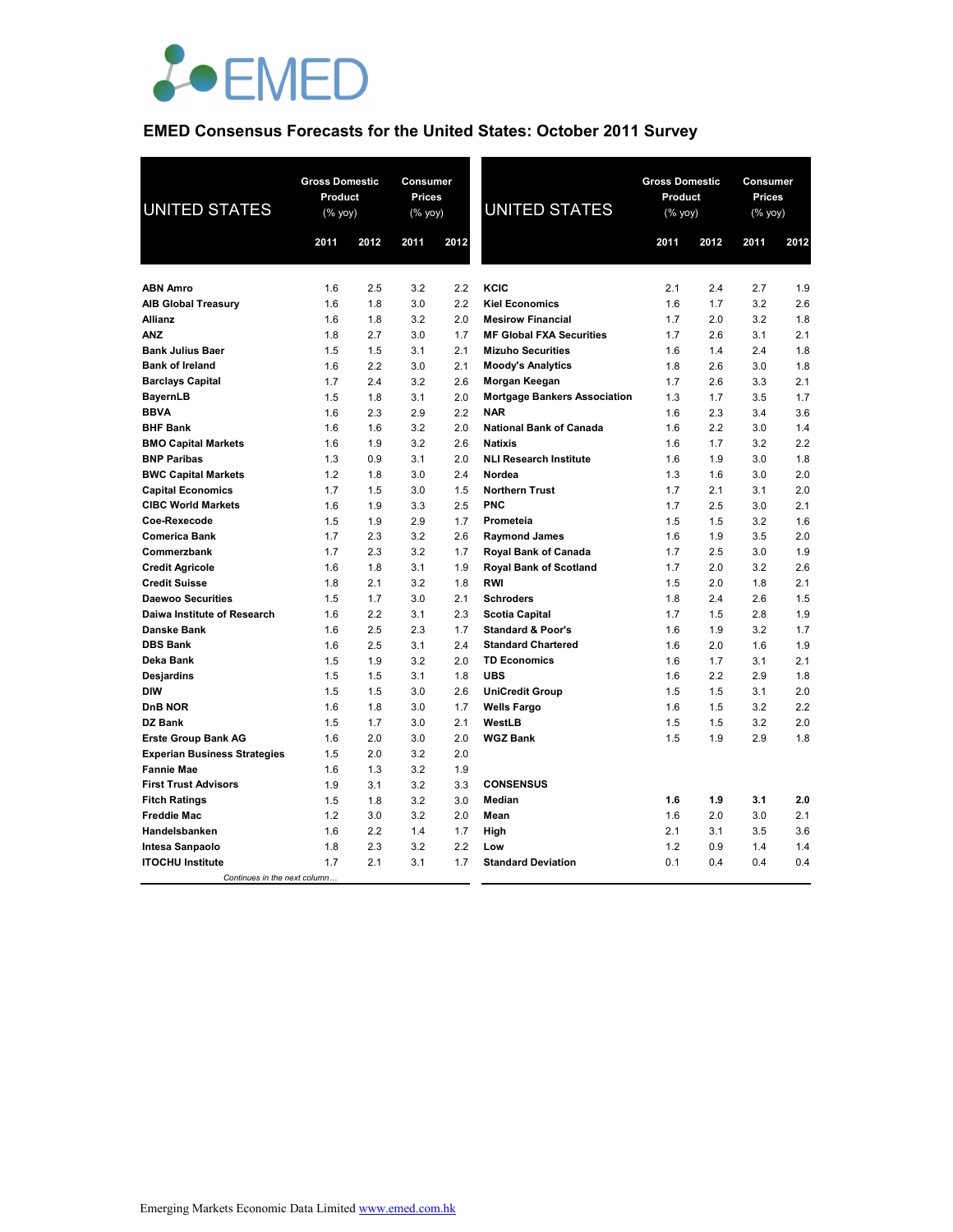

# **EMED Consensus Forecasts for the Euro Area and Japan: October 2011 Survey**

| <b>EURO AREA</b>                          | <b>Gross Domestic</b><br><b>Product</b><br>(% yoy) |               | Consumer<br><b>Prices</b><br>(% yoy) |            | <b>JAPAN</b>                                       | <b>Gross Domestic</b><br>Product<br>$(%$ yoy) |            | Consumer<br><b>Prices</b><br>(% yoy) |               |
|-------------------------------------------|----------------------------------------------------|---------------|--------------------------------------|------------|----------------------------------------------------|-----------------------------------------------|------------|--------------------------------------|---------------|
|                                           | 2011                                               | 2012          | 2011                                 | 2012       |                                                    | 2011                                          | 2012       | 2011                                 | 2012          |
| <b>ABN Amro</b>                           | 1.7                                                | 1.3           | 2.6                                  | 1.6        | <b>ABN Amro</b>                                    | $-0.9$                                        | 2.5        | $-0.3$                               | 0.2           |
| <b>AIB Global Treasury</b>                | 1.7                                                | 1.0           | 2.7                                  | 1.8        | <b>AIB Global Treasury</b>                         | $-0.9$                                        | 1.5        | $-0.2$                               | 0.0           |
| <b>Allianz</b>                            | 1.7                                                | 1.4           | 2.6                                  | 1.9        | <b>Allianz</b>                                     | $-0.4$                                        | 2.4        | $-0.1$                               | 0.6           |
| <b>ANZ</b>                                | 1.6                                                | 1.7           | 2.7                                  | 1.8        | <b>ANZ</b>                                         | $-0.6$                                        | 2.7        | $-0.2$                               | $-0.2$        |
| <b>Bank Julius Baer</b>                   | 1.6                                                | 1.2           | 2.5                                  | 1.3        | <b>Bank Julius Baer</b>                            | $-0.5$                                        | 2.6        | $-0.3$                               | 0.0           |
| <b>BofA - Merrill Lynch</b>               | 1.7                                                | 1.6           | 2.6                                  | 2.0        | <b>BofA - Merrill Lynch</b>                        | $-0.4$                                        | 3.2        | $-0.5$                               | $-0.4$        |
| <b>Bank of Ireland</b>                    | 1.6                                                | 1.0           | 2.5                                  | 1.8        | BofT - Mitsubishi UFJ                              | $-0.5$                                        | 2.5        | $-0.5$                               | $-0.7$        |
| <b>Barclays Capital</b>                   | 1.6                                                | 1.0           | 2.7                                  | 1.9        | <b>Barclays Capital</b>                            | $-0.5$                                        | 2.4        | $-0.3$                               | $-0.3$        |
| <b>BayernLB</b>                           | 1.6                                                | 1.0           | 2.5                                  | 1.5        | <b>BayernLB</b>                                    | $-0.4$                                        | 2.4        | $-0.3$                               | 0.1           |
| <b>BBVA</b>                               | 1.7                                                | 1.0           | 2.6                                  | 1.6        | <b>BBVA</b>                                        | $-0.3$                                        | 2.9        | $-0.3$                               | $-0.1$        |
| <b>BHF Bank</b>                           | 1.5                                                | 0.5           | 2.7                                  | 1.9        | <b>BHF Bank</b>                                    | $-0.7$                                        | 2.0        | 0.2                                  | 0.1           |
| <b>BMO Capital Markets</b>                | 1.7                                                | 0.9           | 2.7                                  | 2.1        | <b>BMO Capital Markets</b>                         | $-0.7$                                        | 2.0        | $-0.3$                               | 0.3           |
| <b>BNP Paribas</b>                        | 1.5                                                | 0.7           | 2.6                                  | 1.8        | <b>BNP Paribas</b>                                 | $-0.6$                                        | 1.3        | $-0.3$                               | $-0.3$        |
| <b>BWC Capital Markets</b>                | 1.0                                                | 1.1           | 2.6                                  | 2.0        | <b>BWC Capital Markets</b>                         | 0.2                                           | 1.6        | 0.3                                  | 0.2           |
| <b>Capital Economics</b>                  | 1.7                                                | $-0.5$        | 2.8                                  | 1.5        | <b>Capital Economics</b>                           | $-0.2$                                        | 2.5        | $-0.4$                               | $-0.6$        |
| Coe-Rexecode                              | 1.7                                                | 1.2           | 2.5                                  | 1.6        | Coe-Rexecode                                       | $-0.5$                                        | 2.2        | $-0.2$                               | $-0.1$        |
| Commerzbank                               | 1.8                                                | 0.8           | 2.6                                  | 1.8        | Commerzbank                                        | $-0.5$                                        | 2.5        | 0.0                                  | 0.5           |
| <b>Credit Agricole</b>                    | 1.7                                                | 1.1           | 2.6                                  | 1.9        | <b>Credit Agricole</b>                             | $-0.7$                                        | 2.9        | 0.6                                  | 0.9           |
| <b>Credit Suisse</b>                      | 1.7                                                | 1.0           | 2.7                                  | 1.7        | <b>Credit Suisse</b>                               | $-1.1$                                        | 0.9        | $-0.1$                               | $-0.1$        |
| <b>Danske Bank</b>                        | 1.6                                                | 1.1           | 2.6                                  | 1.9        | Daiwa Institute of Research                        | 0.1                                           | 2.6        | $-0.5$                               | $-0.4$        |
| <b>DBS Bank</b>                           | 1.7                                                | 1.6           | 2.6                                  | 1.9        | <b>Danske Bank</b>                                 | $-0.5$                                        | 2.7        | 0.3                                  | 0.6           |
| Deka Bank                                 | 1.6                                                | 1.1           | 2.5                                  | 2.3        | <b>DBS Bank</b>                                    | $-0.5$                                        | 2.7        | 0.0                                  | 0.3           |
| <b>DIW</b>                                | 1.7                                                | 0.8           | 2.4                                  | 1.8        | Deka Bank                                          | $-0.6$                                        | 1.7        | 0.0                                  | 0.1           |
| <b>DnB NOR</b><br><b>DZ Bank</b>          | 1.6<br>1.6                                         | 0.9           | 2.4<br>2.5                           | 1.8<br>1.8 | <b>DIW</b><br><b>DnB NOR</b>                       | $-0.5$<br>$-0.8$                              | 2.2<br>2.5 | $-0.4$<br>0.2                        | $-0.4$<br>0.2 |
|                                           | 1.7                                                | 1.1<br>1.8    | 2.4                                  | 1.8        | DZ Bank                                            | $-0.8$                                        | 2.0        | $-0.2$                               | 0.2           |
| <b>Erste Group Bank AG</b><br><b>ETLA</b> | 1.6                                                | 1.0           | 2.7                                  | 1.7        | <b>Experian Business Strategies</b>                | $-0.4$                                        | 2.3        | 0.4                                  | 0.2           |
| <b>Experian Business Strategies</b>       | 1.9                                                | 1.7           | 2.9                                  | 2.1        | <b>Fitch Ratings</b>                               | $-0.3$                                        | 2.5        | 0.3                                  | 0.2           |
| Handelsbanken                             | 1.4                                                | 0.5           | 2.6                                  | 1.9        | Intesa Sanpaolo                                    | $-0.4$                                        | 2.9        | $-0.2$                               | 0.0           |
| <b>Intesa Sanpaolo</b>                    | 1.7                                                | 0.6           | 2.7                                  | 1.9        | <b>ITOCHU Institute</b>                            | $-0.3$                                        | 2.3        | $-0.4$                               | $-0.3$        |
| KCIC                                      | 1.8                                                | 1.6           | 2.5                                  | 1.8        | <b>JCER</b>                                        | 0.4                                           | 2.1        | 0.0                                  | $-0.1$        |
| <b>Kiel Economics</b>                     | 1.6                                                | 0.8           | 2.7                                  | 1.6        | KCIC                                               | 0.2                                           | 2.5        | 0.3                                  | 0.5           |
| <b>Mizuho Securities</b>                  | 1.7                                                | 1.0           | 2.5                                  | 1.7        | <b>Kiel Economics</b>                              | $-0.4$                                        | 1.5        | 0.4                                  | $-0.4$        |
| Monte Dei Paschi Di Siena                 | 1.6                                                | 0.8           | 2.5                                  | 2.0        | <b>Mizuho Securities</b>                           | 0.5                                           | 2.0        | $-0.4$                               | $-0.8$        |
| <b>Natixis</b>                            | 1.6                                                | 0.8           | 2.6                                  | 2.0        | <b>Moody's Analytics</b>                           | $-0.7$                                        | 2.1        | $-0.2$                               | 0.1           |
| <b>NLI Research Institute</b>             | 1.4                                                | 0.5           | 2.6                                  | 2.0        | <b>Natixis</b>                                     | $-0.5$                                        | 2.6        | $-0.4$                               | $-0.1$        |
| Nordea                                    | 1.6                                                | 0.6           | 2.6                                  | 1.8        | <b>NLI Research Institute</b>                      | $-0.4$                                        | 2.1        | $-0.4$                               | $-0.1$        |
| Prometeia                                 | 1.7                                                | 0.9           | 2.5                                  | 1.5        | Nordea                                             | $-0.2$                                        | 2.5        | $-0.2$                               | 0.3           |
| <b>Royal Bank of Scotland</b>             | 1.6                                                | $-0.2$        | 2.6                                  | 1.6        | Prometeia                                          | $-0.6$                                        | 2.5        | $-0.1$                               | 0.5           |
| <b>RWI</b>                                | 1.7                                                | 0.9           | 2.4                                  | 1.8        | <b>Roubini Global Economics</b>                    | $-0.7$                                        | 2.0        | 0.1                                  | 0.1           |
| <b>Schroders</b>                          | 1.7                                                | 1.0           | 2.8                                  | 2.2        | <b>Royal Bank of Scotland</b>                      | $-0.5$                                        | 2.4        | $-0.4$                               | $-0.1$        |
| <b>Scotia Capital</b>                     | 1.6                                                | 1.1           | 2.6                                  | 1.5        | RWI                                                | $-0.5$                                        | 2.7        | $-0.3$                               | 0.6           |
| <b>Standard Chartered</b>                 | 1.8                                                | 1.3           | 2.6                                  | 1.9        | <b>Schroders</b>                                   | $-0.3$                                        | 3.0        | 0.3                                  | 0.2           |
| <b>TD Economics</b><br><b>UBS</b>         | 1.5<br>1.8                                         | 0.9<br>1.0    | 2.4<br>2.5                           | 2.0<br>1.8 | <b>Scotia Capital</b><br><b>Standard Chartered</b> | 0.3<br>$-0.4$                                 | 3.2<br>2.5 | 1.1<br>$-0.2$                        | 1.3<br>0.2    |
| <b>UniCredit Group</b>                    | 1.6                                                | 0.9           | 2.7                                  | 2.0        | <b>TD Economics</b>                                | $-0.6$                                        | 3.1        | 0.1                                  | 0.2           |
| <b>Wells Fargo</b>                        | 1.5                                                | 0.1           | 2.6                                  | 1.4        | <b>UBS</b>                                         | $-0.6$                                        | 2.9        | $-0.3$                               | $-0.2$        |
| WestLB                                    | 1.6                                                | 0.5           | 2.5                                  | 1.4        | <b>UniCredit Group</b>                             | $-0.5$                                        | 2.3        | 0.3                                  | 0.2           |
| <b>WGZ Bank</b>                           | 1.7                                                | 0.8           | 2.5                                  | 1.5        | <b>UOB</b>                                         | $-0.5$                                        | 2.0        | $-0.3$                               | $-0.2$        |
|                                           |                                                    |               |                                      |            | <b>Wells Fargo</b>                                 | $-0.7$                                        | 1.9        | $-0.2$                               | 0.0           |
| <b>CONSENSUS</b>                          |                                                    |               |                                      |            |                                                    |                                               |            |                                      |               |
| Median                                    | 1.6                                                | 1.0           | 2.6                                  | 1.8        | <b>CONSENSUS</b>                                   |                                               |            |                                      |               |
| Mean                                      | 1.6                                                | 0.9           | 2.6                                  | 1.8        | Median                                             | $-0.5$                                        | 2.5        | $-0.2$                               | 0.1           |
| High                                      | 1.9                                                | 1.8           | 2.9                                  | 2.3        | Mean                                               | $-0.4$                                        | 2.3        | $-0.1$                               | 0.1           |
| Low<br><b>Standard Deviation</b>          | 1.0<br>0.1                                         | $-0.5$<br>0.4 | 2.4<br>0.1                           | 1.3<br>0.2 | High<br>Low                                        | 0.5<br>$-1.1$                                 | 3.2<br>0.9 | 1.1<br>$-0.5$                        | 1.3<br>-0.8   |
|                                           |                                                    |               |                                      |            | <b>Standard Deviation</b>                          | 0.3                                           | 0.5        | 0.3                                  | 0.4           |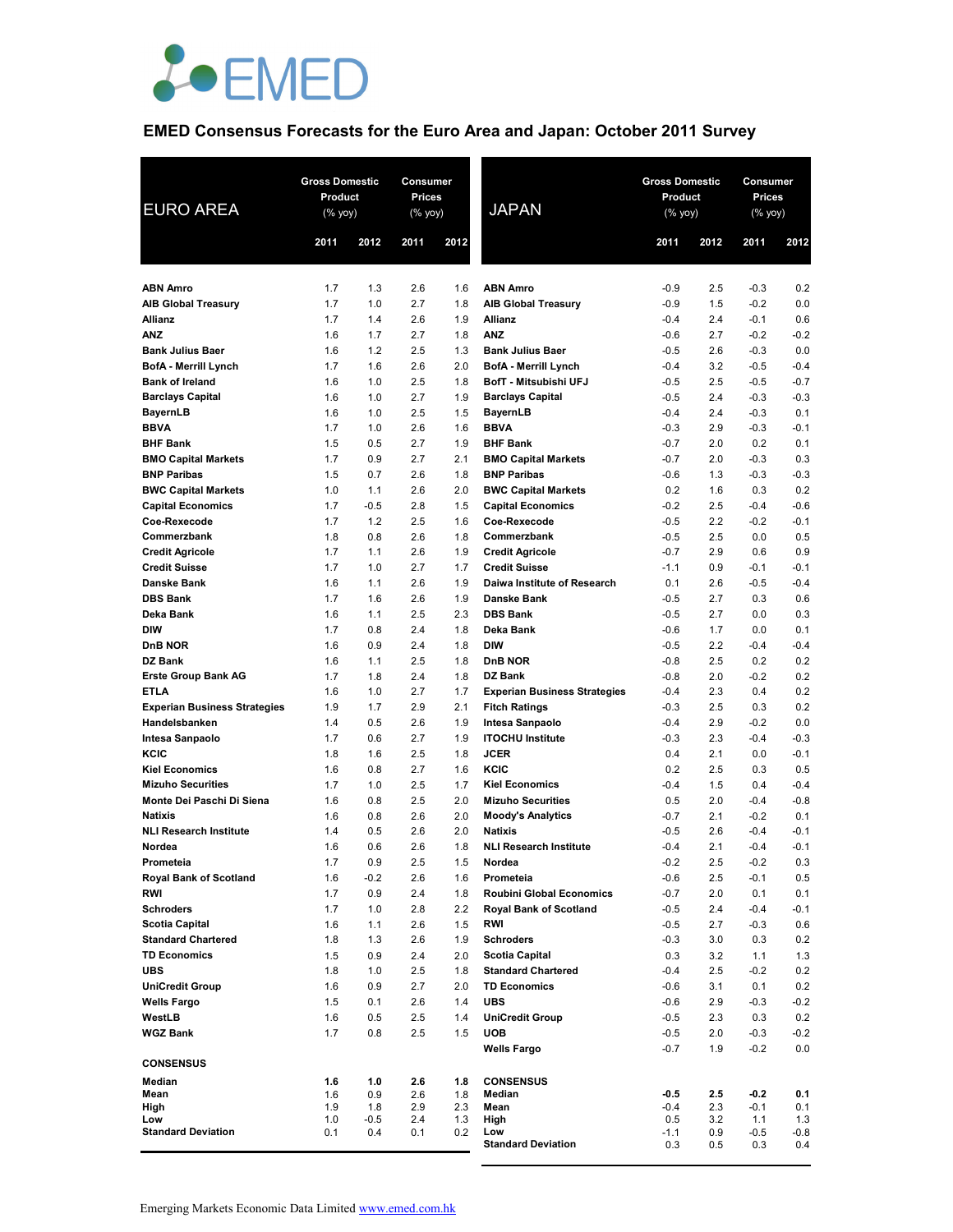

# **EMED Consensus Forecasts for China: October 2011 Survey**

| Product<br><b>Prices</b><br><b>CHINA</b><br>$(% \mathsf{Y}^{\prime }\mathsf{Y}^{\prime }\mathsf{Y}^{\prime })$<br>$(%$ yoy)<br>2011<br>2012<br>2011<br>2012<br><b>ABN Amro</b><br>9.4<br>9.0<br>5.0<br>4.0<br>Allianz<br>9.3<br>8.5<br>5.3<br>3.5<br><b>ANZ</b><br>9.6<br>9.5<br>5.5<br>5.5<br><b>Bank Julius Baer</b><br>5.3<br>9.0<br>8.5<br>4.0<br><b>BofA</b> - Merrill Lynch<br>9.3<br>9.0<br>5.2<br>4.0<br><b>Bank of East Asia</b><br>9.1<br>8.5<br>5.8<br>4.5<br><b>Barclays Capital</b><br>9.1<br>8.4<br>5.5<br>4.0<br><b>BBVA</b><br>5.3<br>9.2<br>8.9<br>3.9<br><b>BMO Capital Markets</b><br>9.1<br>8.0<br>5.6<br>3.8<br><b>BNP Paribas</b><br>9.2<br>8.5<br>5.3<br>4.0<br><b>BWC Capital Markets</b><br>8.8<br>8.5<br>5.8<br>4.0<br><b>Capital Economics</b><br>9.3<br>8.5<br>5.5<br>3.0<br><b>CIBC World Markets</b><br>9.3<br>8.3<br>5.6<br>3.5<br>CICC<br>9.2<br>8.4<br>5.5<br>3.6<br>Commerzbank<br>9.1<br>7.5<br>5.5<br>4.8<br><b>Credit Agricole</b><br>9.3<br>8.8<br>5.6<br>3.8<br><b>Credit Suisse</b><br>8.6<br>8.2<br>5.4<br>4.4<br><b>Daewoo Securities</b><br>9.3<br>8.8<br>4.6<br>4.1<br>Daiwa Institute of Research<br>9.2<br>8.5<br>5.4<br>3.5<br>Danske Bank<br>9.3<br>8.9<br>5.2<br>3.3<br><b>DBS Bank</b><br>9.5<br>9.0<br>4.5<br>4.0<br>Deka Bank<br>9.2<br>8.5<br>5.4<br>4.0<br><b>DIW</b><br>9.1<br>7.9<br>5.5<br>3.7<br><b>DnB NOR</b><br>9.0<br>8.0<br>5.0<br>4.0<br>DZ Bank<br>8.2<br>9.0<br>5.6<br>3.4<br><b>Experian Business Strategies</b><br>9.2<br>8.3<br>5.5<br>3.3<br><b>Fitch Ratings</b><br>8.7<br>8.5<br>5.7<br>4.3<br><b>ICBC</b> International<br>9.3<br>8.9<br>5.2<br>3.6<br>ING<br>9.3<br>8.7<br>5.5<br>4.5 |
|-----------------------------------------------------------------------------------------------------------------------------------------------------------------------------------------------------------------------------------------------------------------------------------------------------------------------------------------------------------------------------------------------------------------------------------------------------------------------------------------------------------------------------------------------------------------------------------------------------------------------------------------------------------------------------------------------------------------------------------------------------------------------------------------------------------------------------------------------------------------------------------------------------------------------------------------------------------------------------------------------------------------------------------------------------------------------------------------------------------------------------------------------------------------------------------------------------------------------------------------------------------------------------------------------------------------------------------------------------------------------------------------------------------------------------------------------------------------------------------------------------------------------------------------------------------------------------------------------------------------------------------------------------------------|
|                                                                                                                                                                                                                                                                                                                                                                                                                                                                                                                                                                                                                                                                                                                                                                                                                                                                                                                                                                                                                                                                                                                                                                                                                                                                                                                                                                                                                                                                                                                                                                                                                                                                 |
|                                                                                                                                                                                                                                                                                                                                                                                                                                                                                                                                                                                                                                                                                                                                                                                                                                                                                                                                                                                                                                                                                                                                                                                                                                                                                                                                                                                                                                                                                                                                                                                                                                                                 |
|                                                                                                                                                                                                                                                                                                                                                                                                                                                                                                                                                                                                                                                                                                                                                                                                                                                                                                                                                                                                                                                                                                                                                                                                                                                                                                                                                                                                                                                                                                                                                                                                                                                                 |
|                                                                                                                                                                                                                                                                                                                                                                                                                                                                                                                                                                                                                                                                                                                                                                                                                                                                                                                                                                                                                                                                                                                                                                                                                                                                                                                                                                                                                                                                                                                                                                                                                                                                 |
|                                                                                                                                                                                                                                                                                                                                                                                                                                                                                                                                                                                                                                                                                                                                                                                                                                                                                                                                                                                                                                                                                                                                                                                                                                                                                                                                                                                                                                                                                                                                                                                                                                                                 |
|                                                                                                                                                                                                                                                                                                                                                                                                                                                                                                                                                                                                                                                                                                                                                                                                                                                                                                                                                                                                                                                                                                                                                                                                                                                                                                                                                                                                                                                                                                                                                                                                                                                                 |
|                                                                                                                                                                                                                                                                                                                                                                                                                                                                                                                                                                                                                                                                                                                                                                                                                                                                                                                                                                                                                                                                                                                                                                                                                                                                                                                                                                                                                                                                                                                                                                                                                                                                 |
|                                                                                                                                                                                                                                                                                                                                                                                                                                                                                                                                                                                                                                                                                                                                                                                                                                                                                                                                                                                                                                                                                                                                                                                                                                                                                                                                                                                                                                                                                                                                                                                                                                                                 |
|                                                                                                                                                                                                                                                                                                                                                                                                                                                                                                                                                                                                                                                                                                                                                                                                                                                                                                                                                                                                                                                                                                                                                                                                                                                                                                                                                                                                                                                                                                                                                                                                                                                                 |
|                                                                                                                                                                                                                                                                                                                                                                                                                                                                                                                                                                                                                                                                                                                                                                                                                                                                                                                                                                                                                                                                                                                                                                                                                                                                                                                                                                                                                                                                                                                                                                                                                                                                 |
|                                                                                                                                                                                                                                                                                                                                                                                                                                                                                                                                                                                                                                                                                                                                                                                                                                                                                                                                                                                                                                                                                                                                                                                                                                                                                                                                                                                                                                                                                                                                                                                                                                                                 |
|                                                                                                                                                                                                                                                                                                                                                                                                                                                                                                                                                                                                                                                                                                                                                                                                                                                                                                                                                                                                                                                                                                                                                                                                                                                                                                                                                                                                                                                                                                                                                                                                                                                                 |
|                                                                                                                                                                                                                                                                                                                                                                                                                                                                                                                                                                                                                                                                                                                                                                                                                                                                                                                                                                                                                                                                                                                                                                                                                                                                                                                                                                                                                                                                                                                                                                                                                                                                 |
|                                                                                                                                                                                                                                                                                                                                                                                                                                                                                                                                                                                                                                                                                                                                                                                                                                                                                                                                                                                                                                                                                                                                                                                                                                                                                                                                                                                                                                                                                                                                                                                                                                                                 |
|                                                                                                                                                                                                                                                                                                                                                                                                                                                                                                                                                                                                                                                                                                                                                                                                                                                                                                                                                                                                                                                                                                                                                                                                                                                                                                                                                                                                                                                                                                                                                                                                                                                                 |
|                                                                                                                                                                                                                                                                                                                                                                                                                                                                                                                                                                                                                                                                                                                                                                                                                                                                                                                                                                                                                                                                                                                                                                                                                                                                                                                                                                                                                                                                                                                                                                                                                                                                 |
|                                                                                                                                                                                                                                                                                                                                                                                                                                                                                                                                                                                                                                                                                                                                                                                                                                                                                                                                                                                                                                                                                                                                                                                                                                                                                                                                                                                                                                                                                                                                                                                                                                                                 |
|                                                                                                                                                                                                                                                                                                                                                                                                                                                                                                                                                                                                                                                                                                                                                                                                                                                                                                                                                                                                                                                                                                                                                                                                                                                                                                                                                                                                                                                                                                                                                                                                                                                                 |
|                                                                                                                                                                                                                                                                                                                                                                                                                                                                                                                                                                                                                                                                                                                                                                                                                                                                                                                                                                                                                                                                                                                                                                                                                                                                                                                                                                                                                                                                                                                                                                                                                                                                 |
|                                                                                                                                                                                                                                                                                                                                                                                                                                                                                                                                                                                                                                                                                                                                                                                                                                                                                                                                                                                                                                                                                                                                                                                                                                                                                                                                                                                                                                                                                                                                                                                                                                                                 |
|                                                                                                                                                                                                                                                                                                                                                                                                                                                                                                                                                                                                                                                                                                                                                                                                                                                                                                                                                                                                                                                                                                                                                                                                                                                                                                                                                                                                                                                                                                                                                                                                                                                                 |
|                                                                                                                                                                                                                                                                                                                                                                                                                                                                                                                                                                                                                                                                                                                                                                                                                                                                                                                                                                                                                                                                                                                                                                                                                                                                                                                                                                                                                                                                                                                                                                                                                                                                 |
|                                                                                                                                                                                                                                                                                                                                                                                                                                                                                                                                                                                                                                                                                                                                                                                                                                                                                                                                                                                                                                                                                                                                                                                                                                                                                                                                                                                                                                                                                                                                                                                                                                                                 |
|                                                                                                                                                                                                                                                                                                                                                                                                                                                                                                                                                                                                                                                                                                                                                                                                                                                                                                                                                                                                                                                                                                                                                                                                                                                                                                                                                                                                                                                                                                                                                                                                                                                                 |
|                                                                                                                                                                                                                                                                                                                                                                                                                                                                                                                                                                                                                                                                                                                                                                                                                                                                                                                                                                                                                                                                                                                                                                                                                                                                                                                                                                                                                                                                                                                                                                                                                                                                 |
|                                                                                                                                                                                                                                                                                                                                                                                                                                                                                                                                                                                                                                                                                                                                                                                                                                                                                                                                                                                                                                                                                                                                                                                                                                                                                                                                                                                                                                                                                                                                                                                                                                                                 |
|                                                                                                                                                                                                                                                                                                                                                                                                                                                                                                                                                                                                                                                                                                                                                                                                                                                                                                                                                                                                                                                                                                                                                                                                                                                                                                                                                                                                                                                                                                                                                                                                                                                                 |
|                                                                                                                                                                                                                                                                                                                                                                                                                                                                                                                                                                                                                                                                                                                                                                                                                                                                                                                                                                                                                                                                                                                                                                                                                                                                                                                                                                                                                                                                                                                                                                                                                                                                 |
|                                                                                                                                                                                                                                                                                                                                                                                                                                                                                                                                                                                                                                                                                                                                                                                                                                                                                                                                                                                                                                                                                                                                                                                                                                                                                                                                                                                                                                                                                                                                                                                                                                                                 |
|                                                                                                                                                                                                                                                                                                                                                                                                                                                                                                                                                                                                                                                                                                                                                                                                                                                                                                                                                                                                                                                                                                                                                                                                                                                                                                                                                                                                                                                                                                                                                                                                                                                                 |
|                                                                                                                                                                                                                                                                                                                                                                                                                                                                                                                                                                                                                                                                                                                                                                                                                                                                                                                                                                                                                                                                                                                                                                                                                                                                                                                                                                                                                                                                                                                                                                                                                                                                 |
| 8.9<br>8.4<br>5.5<br>3.3<br>Intesa Sanpaolo                                                                                                                                                                                                                                                                                                                                                                                                                                                                                                                                                                                                                                                                                                                                                                                                                                                                                                                                                                                                                                                                                                                                                                                                                                                                                                                                                                                                                                                                                                                                                                                                                     |
| 4.2<br><b>JP Morgan</b><br>9.0<br>8.8<br>5.4                                                                                                                                                                                                                                                                                                                                                                                                                                                                                                                                                                                                                                                                                                                                                                                                                                                                                                                                                                                                                                                                                                                                                                                                                                                                                                                                                                                                                                                                                                                                                                                                                    |
| KCIC<br>9.3<br>5.1<br>3.5<br>9.0                                                                                                                                                                                                                                                                                                                                                                                                                                                                                                                                                                                                                                                                                                                                                                                                                                                                                                                                                                                                                                                                                                                                                                                                                                                                                                                                                                                                                                                                                                                                                                                                                                |
| <b>Kiel Economics</b><br>9.0<br>8.0<br>5.7<br>5.0                                                                                                                                                                                                                                                                                                                                                                                                                                                                                                                                                                                                                                                                                                                                                                                                                                                                                                                                                                                                                                                                                                                                                                                                                                                                                                                                                                                                                                                                                                                                                                                                               |
| <b>Moody's Analytics</b><br>9.2<br>8.7<br>5.3<br>3.7                                                                                                                                                                                                                                                                                                                                                                                                                                                                                                                                                                                                                                                                                                                                                                                                                                                                                                                                                                                                                                                                                                                                                                                                                                                                                                                                                                                                                                                                                                                                                                                                            |
| Natixis<br>9.2<br>8.7<br>5.4<br>4.4<br><b>NLI Research Institute</b><br>9.1<br>9.0<br>5.5<br>4.1                                                                                                                                                                                                                                                                                                                                                                                                                                                                                                                                                                                                                                                                                                                                                                                                                                                                                                                                                                                                                                                                                                                                                                                                                                                                                                                                                                                                                                                                                                                                                                |
| 9.1<br>8.5<br>5.3<br>4.3<br>Nordea                                                                                                                                                                                                                                                                                                                                                                                                                                                                                                                                                                                                                                                                                                                                                                                                                                                                                                                                                                                                                                                                                                                                                                                                                                                                                                                                                                                                                                                                                                                                                                                                                              |
| <b>Roubini Global Economics</b><br>9.1<br>8.3<br>4.1<br>5.4                                                                                                                                                                                                                                                                                                                                                                                                                                                                                                                                                                                                                                                                                                                                                                                                                                                                                                                                                                                                                                                                                                                                                                                                                                                                                                                                                                                                                                                                                                                                                                                                     |
| <b>Royal Bank of Scotland</b><br>9.4<br>9.0<br>5.6<br>4.8                                                                                                                                                                                                                                                                                                                                                                                                                                                                                                                                                                                                                                                                                                                                                                                                                                                                                                                                                                                                                                                                                                                                                                                                                                                                                                                                                                                                                                                                                                                                                                                                       |
| <b>Schroders</b><br>8.5<br>5.0<br>9.0<br>3.8                                                                                                                                                                                                                                                                                                                                                                                                                                                                                                                                                                                                                                                                                                                                                                                                                                                                                                                                                                                                                                                                                                                                                                                                                                                                                                                                                                                                                                                                                                                                                                                                                    |
| <b>Scotia Capital</b><br>9.1<br>8.9<br>5.0<br>4.5                                                                                                                                                                                                                                                                                                                                                                                                                                                                                                                                                                                                                                                                                                                                                                                                                                                                                                                                                                                                                                                                                                                                                                                                                                                                                                                                                                                                                                                                                                                                                                                                               |
| <b>Standard Chartered</b><br>9.3<br>10.0<br>5.1<br>4.8                                                                                                                                                                                                                                                                                                                                                                                                                                                                                                                                                                                                                                                                                                                                                                                                                                                                                                                                                                                                                                                                                                                                                                                                                                                                                                                                                                                                                                                                                                                                                                                                          |
| UBS<br>9.0<br>8.3<br>5.2<br>3.5                                                                                                                                                                                                                                                                                                                                                                                                                                                                                                                                                                                                                                                                                                                                                                                                                                                                                                                                                                                                                                                                                                                                                                                                                                                                                                                                                                                                                                                                                                                                                                                                                                 |
| <b>UOB</b><br>9.2<br>8.2<br>5.4<br>3.9                                                                                                                                                                                                                                                                                                                                                                                                                                                                                                                                                                                                                                                                                                                                                                                                                                                                                                                                                                                                                                                                                                                                                                                                                                                                                                                                                                                                                                                                                                                                                                                                                          |
| 9.1<br>3.7<br><b>Wells Fargo</b><br>8.2<br>5.5                                                                                                                                                                                                                                                                                                                                                                                                                                                                                                                                                                                                                                                                                                                                                                                                                                                                                                                                                                                                                                                                                                                                                                                                                                                                                                                                                                                                                                                                                                                                                                                                                  |
| <b>CONSENSUS</b>                                                                                                                                                                                                                                                                                                                                                                                                                                                                                                                                                                                                                                                                                                                                                                                                                                                                                                                                                                                                                                                                                                                                                                                                                                                                                                                                                                                                                                                                                                                                                                                                                                                |
| Median<br>9.2<br>8.5<br>5.4<br>4.0                                                                                                                                                                                                                                                                                                                                                                                                                                                                                                                                                                                                                                                                                                                                                                                                                                                                                                                                                                                                                                                                                                                                                                                                                                                                                                                                                                                                                                                                                                                                                                                                                              |
| Mean<br>9.2<br>8.6<br>5.4<br>4.0                                                                                                                                                                                                                                                                                                                                                                                                                                                                                                                                                                                                                                                                                                                                                                                                                                                                                                                                                                                                                                                                                                                                                                                                                                                                                                                                                                                                                                                                                                                                                                                                                                |
| High<br>9.6<br>10.0<br>5.8<br>5.5<br>Low<br>8.6<br>7.5<br>4.5<br>3.0                                                                                                                                                                                                                                                                                                                                                                                                                                                                                                                                                                                                                                                                                                                                                                                                                                                                                                                                                                                                                                                                                                                                                                                                                                                                                                                                                                                                                                                                                                                                                                                            |
| <b>Standard Deviation</b><br>0.2<br>0.4<br>0.3<br>$0.5\,$                                                                                                                                                                                                                                                                                                                                                                                                                                                                                                                                                                                                                                                                                                                                                                                                                                                                                                                                                                                                                                                                                                                                                                                                                                                                                                                                                                                                                                                                                                                                                                                                       |